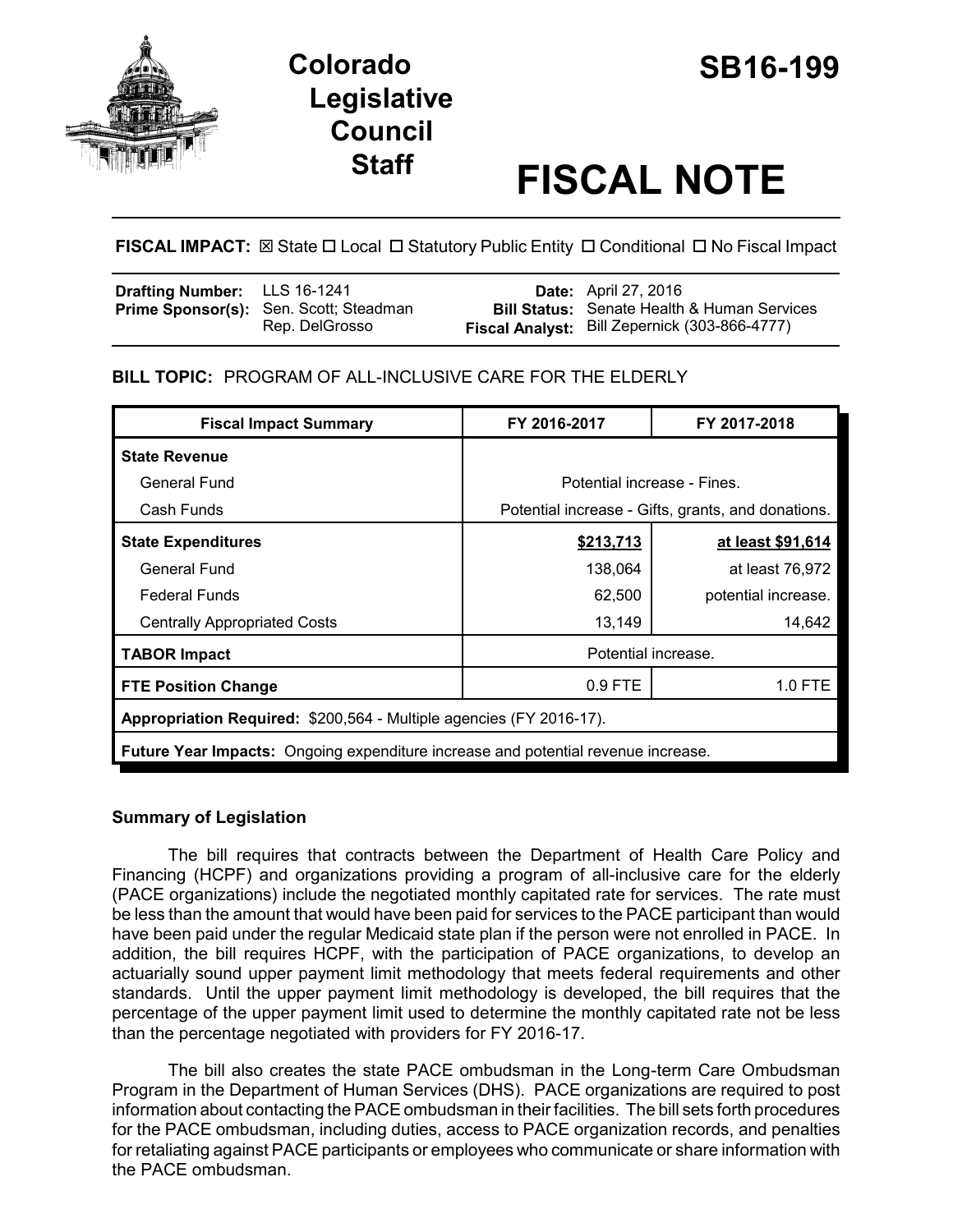#### **Background**

PACE provides comprehensive long-term services and supports as an alternative to nursing facility care. The program is available to persons age 55 or older who are enrolled in Medicare or Medicaid and deemed eligible for nursing facility care by a Single Entry Point (SEP) agency. Clients must live within a PACE provider service area and be able, with supportive services, to live in the community safely. Services are typically offered in an adult health center and supplemented with in-home and referral services. Health and service benefits include: primary and hospital care, prescription drugs, emergency services, physical therapy, home care, meals, dentistry, nutritional counseling, social services, and transportation, among others. Once enrolled, if a client requires it, the PACE program will also pay for nursing facility care.

Capitated payments are per-person payments that cover all costs of care over a certain time period. An upper payment limit is the maximum amount of payment under Medicaid that is eligible for federal matching fund for a specific type of provider.

#### **State Revenue**

The bill potentially increases General Fund revenue from civil penalties on persons or organizations found by the DHS to have retaliated against a PACE participant or employee who cooperates with the PACE ombudsman. This offense may result in a civil penalty of up to \$5,000 per violation. The fiscal note assumes such instances will be rare and that less than \$5,000 per year in revenue will be generated per year beginning in FY 2016-17.

In addition, the bill may increase cash fund revenue to the DHS from gifts, grants, and donations for the operation of the PACE ombudsman. No source of funding has been identified at this time.

#### **TABOR Impact**

This bill may increase state General Fund revenue from fines, which may increase the amount of money required to be refunded under TABOR in FY 2017-18. TABOR refunds are paid out of the General Fund. Since the bill increases both revenue to the General Fund and the refund obligation by equal amounts, there is no net impact on the amount of money available in the General Fund for the budget in FY 2017-18. However, the bill will increase money available for the General Fund budget in the future during years the state does not collect money above the TABOR limit. TABOR refund obligations are not expected for FY 2016-17.

#### **State Expenditures**

The bill increases state expenditures by **\$213,713 and 0.9 FTE in FY 2016-17 and at least \$91,614 and 1.0 FTE in FY 2017-18** and future years. These costs in HCPF and DHS are summarized in Table 1 and discussed below. The fiscal note assumes all work and costs associated with this bill will begin on July 1, 2017.

**Department of Health Care Policy and Financing.** HCPF will be required to employ an actuarial contractor to assist in the development of the upper payment limit methodology for payments to PACE services. Assuming an hourly rate of \$250 per hour and 500 hours of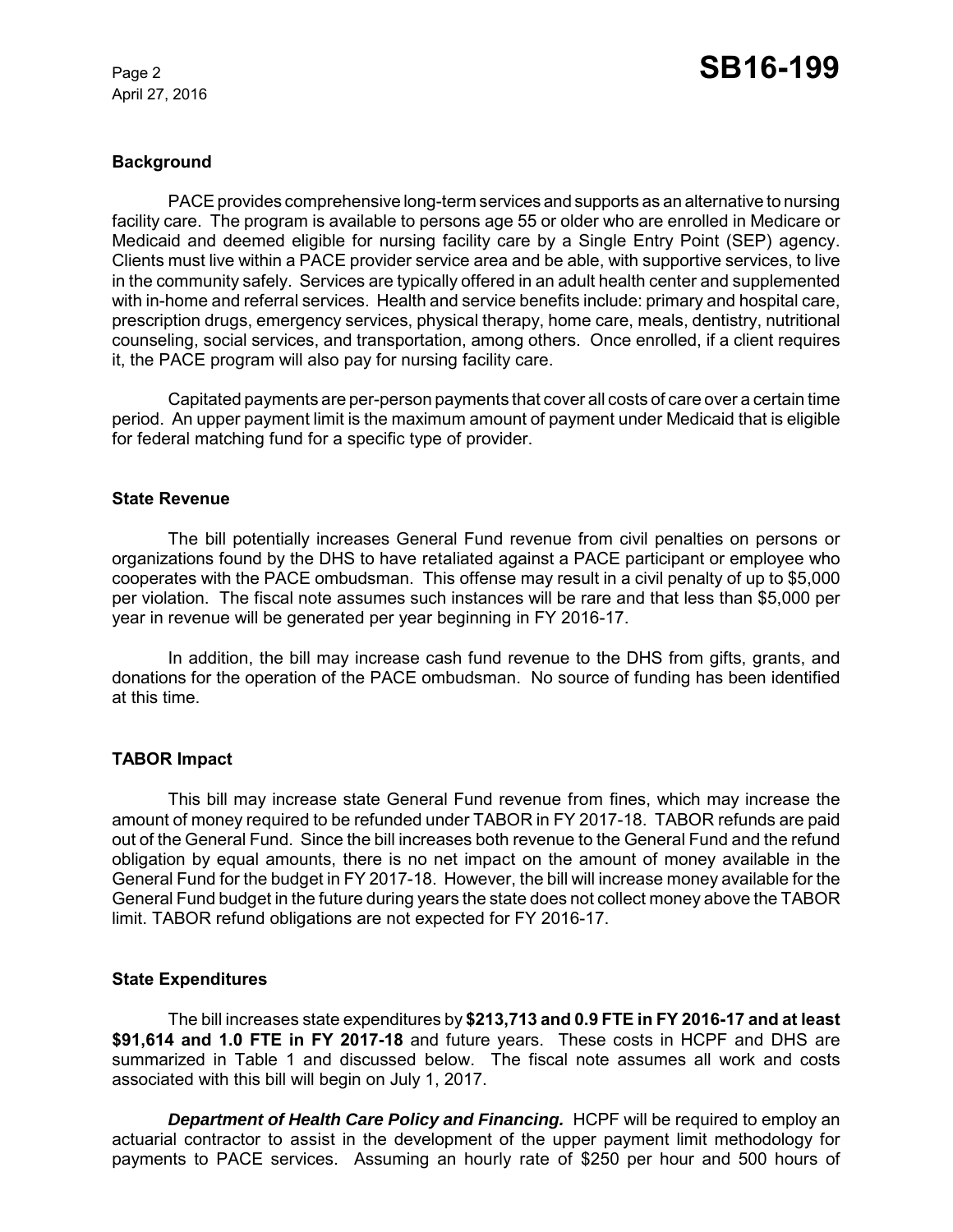contractor time, actuarial services are estimated to cost \$125,000 in FY 2016-17 only. These costs are split between General Fund and federal funds. HCPF will also have increased workload to develop the new methodology and incorporate the capitated rate into contracts with PACE organizations. No new appropriations are required for this work.

Depending on the rate methodology developed by HCPF, costs for PACE services could increase. At this time, it is unknown how the rate methodology will impact costs. In addition, the temporary rate methodology in use while the new method is being developed could result in higher costs in FY 2017-18 compared with current law. By requiring the percentage of the upper payment limit to be at least equal to the amount negotiated in FY 2016-17, costs could increase if the upper payment limit for FY 2017-18 rises. It is assumed HCPF will request additional funding through the annual budget process if PACE costs are expected to increase under the temporary or new rate methodologies.

*Department of Human Services.* The bill increases General Fund expenditures in the DHS by \$88,713 and 0.9 FTE in FY 2016-17 and \$91,614 and 1.0 FTE in FY 2017-18 and future years. These costs are for an additional staff person to serve as the PACE ombudsman. Travel costs of \$2,700 per year are assumed to conduct site visits to PACE organizations outside the Denver metro area. First-year staffing costs are prorated to reflect the General Fund pay date shift.

| Table 1. Expenditures Under SB 16-199              |            |            |  |  |  |
|----------------------------------------------------|------------|------------|--|--|--|
| <b>Cost Components</b>                             | FY 2016-17 | FY 2017-18 |  |  |  |
| Department of Health Care Policy and Financing     | \$125,000  |            |  |  |  |
| <b>Actuarial Contractor</b>                        | 125,000    |            |  |  |  |
| <b>Department of Human Services</b>                | \$88,713   | \$91,614   |  |  |  |
| <b>Personal Services</b>                           | 67,211     | 73,322     |  |  |  |
| <b>FTE</b>                                         | 0.9 FTE    | 1.0 FTE    |  |  |  |
| <b>Operating Expenses and Capital Outlay Costs</b> | 5,653      | 950        |  |  |  |
| Travel                                             | 2,700      | 2,700      |  |  |  |
| Centrally Appropriated Costs*                      | 13,149     | 14,642     |  |  |  |
| ΤΟΤΑL                                              | \$213,713  | \$91,614   |  |  |  |

 *\* Centrally appropriated costs are not included in the bill's appropriation.*

*Centrally appropriated costs.* Pursuant to a Joint Budget Committee policy, certain costs associated with this bill are addressed through the annual budget process and centrally appropriated in the Long Bill or supplemental appropriations bills, rather than in this bill. The centrally appropriated costs subject to this policy are estimated in the fiscal note for informational purposes and summarized in Table 2.

| Table 2. Centrally Appropriated Costs Under SB 16-199                |            |            |  |  |  |
|----------------------------------------------------------------------|------------|------------|--|--|--|
| <b>Cost Components</b>                                               | FY 2016-17 | FY 2017-18 |  |  |  |
| Employee Insurance (Health, Life, Dental, and Short-term Disability) | \$7,398    | \$8,072    |  |  |  |
| Supplemental Employee Retirement Payments                            | 5.751      | 6,570      |  |  |  |
| <b>TOTAL</b>                                                         | \$13,149   | \$14,642   |  |  |  |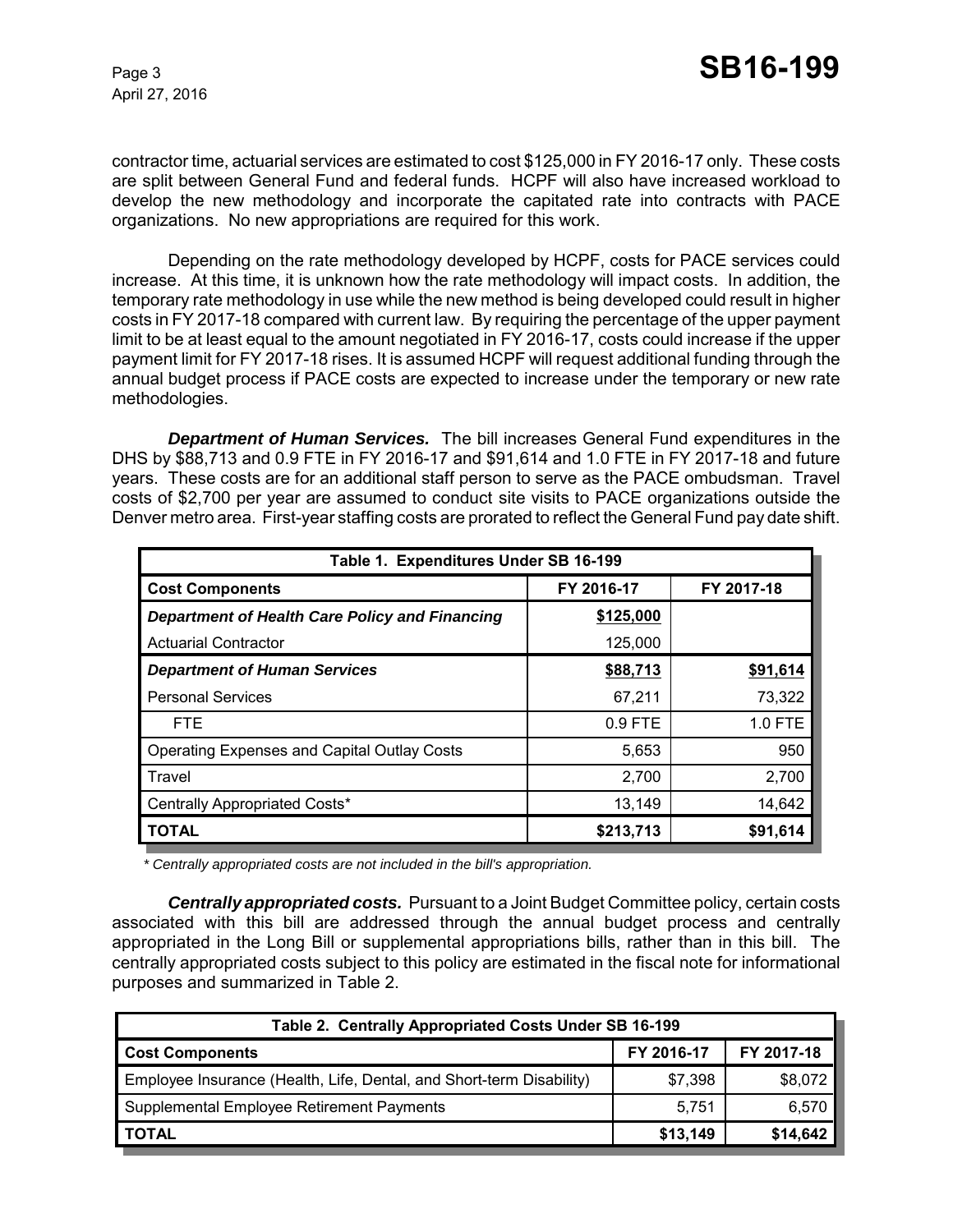# Page 4 **SB16-199**